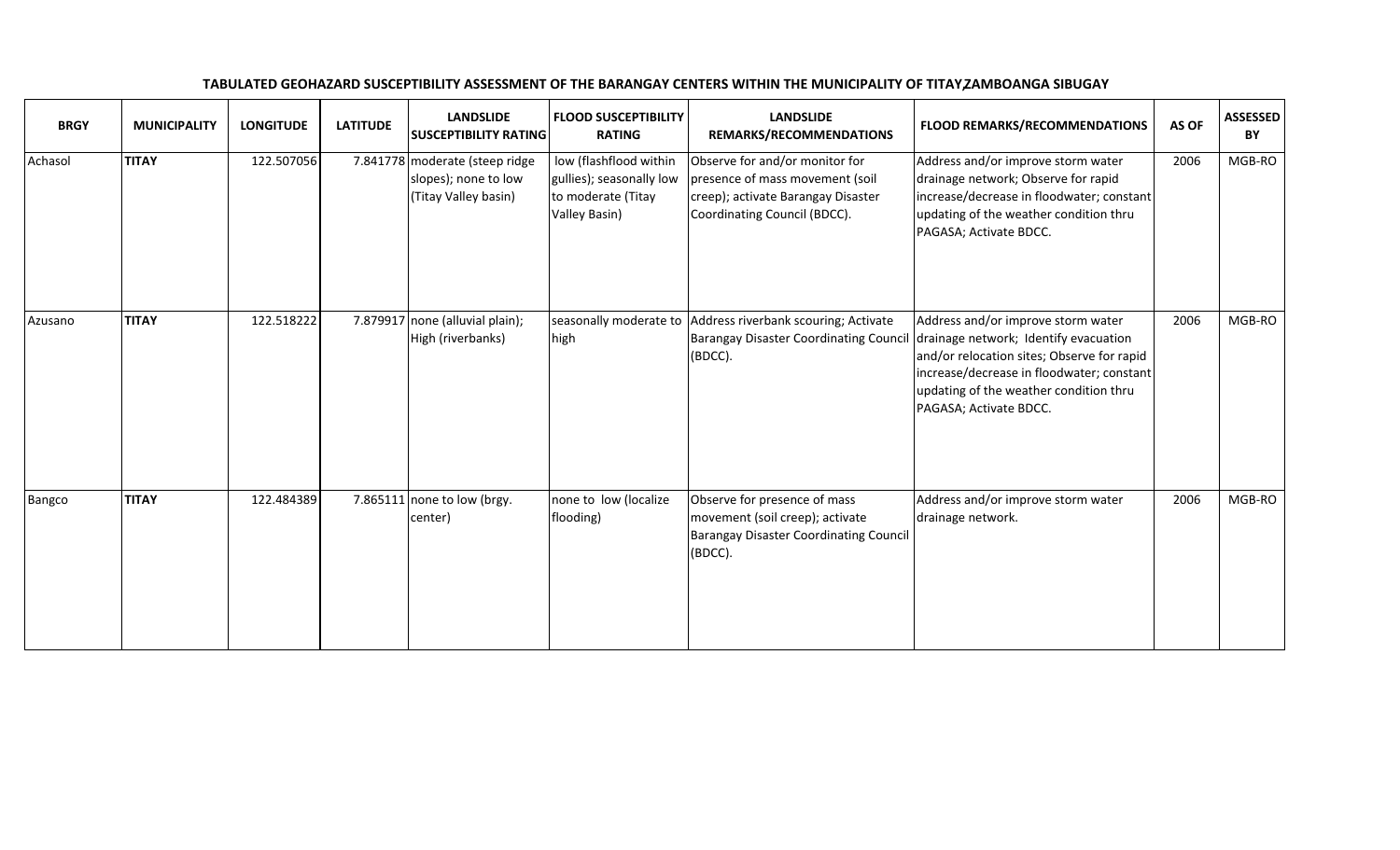| Camanga              | <b>TITAY</b> | 122.590472 | 7.843333 low to moderate (brgy.<br>center);high (steep<br>hillside; valley sides;<br>riverbanks)    | none to low (localize<br>flooding) seasonally<br>moderate (flashflood<br>within gullies/creeks) | Monitor and observe for progress and<br>presence of mass movement along<br>steep slopes and valley sides. Observe<br>for displace ground surfaces or seeps in<br>areas that are not typically wet;<br>Identify evacuation and or relocation<br>site; Activate Barangay Disaster<br>Coordinating Council (BDCC). | Address and/or improve storm water<br>drainage network; Observe for rapid<br>increase in floodwater level.                                                                           | 2006 | MGB-RO |
|----------------------|--------------|------------|-----------------------------------------------------------------------------------------------------|-------------------------------------------------------------------------------------------------|-----------------------------------------------------------------------------------------------------------------------------------------------------------------------------------------------------------------------------------------------------------------------------------------------------------------|--------------------------------------------------------------------------------------------------------------------------------------------------------------------------------------|------|--------|
| Culasian             | <b>TITAY</b> | 122.630472 | 7.898972 moderate to high (steep none to low (localize<br>ridge slopes; valley<br>sides; road cuts) | flooding                                                                                        | Monitor and observe for progress and<br>presence of mass movement along<br>steep slopes and valley sides. Observe<br>for displace ground surfaces or seeps in<br>areas that are not typically wet;<br>Identify evacuation and or relocation<br>site; Activate Barangay Disaster<br>Coordinating Council (BDCC). | Address and/or improve storm water<br>drainage network.                                                                                                                              | 2006 | MGB-RO |
| Dalanginan           | <b>TITAY</b> | 122.526472 | 7.857167 none to low (brgy.<br>center)                                                              | seasonally low to<br>moderate Titay Valley<br>Basin)                                            | Observe for presence of mass<br>movement (soil creep); activate<br><b>Barangay Disaster Coordinating Council</b><br>(BDCC).                                                                                                                                                                                     | Address and/or improve storm water<br>drainage network; Identify evacuation<br>and/or relocation sites; constant<br>updating of the weather condition thru<br>PAGASA; Activate BDCC. | 2006 | MGB-RO |
| Dalanginan<br>Muslim | <b>TITAY</b> | 122.538944 | 7.857389 none to low (brgy.<br>center)                                                              | none to low (localize<br>flooding)                                                              | Observe for presence of mass<br>movement (soil creep); activate<br>Barangay Disaster Coordinating Council<br>(BDCC).                                                                                                                                                                                            | Address and/or improve storm water<br>drainage network.                                                                                                                              | 2006 | MGB-RO |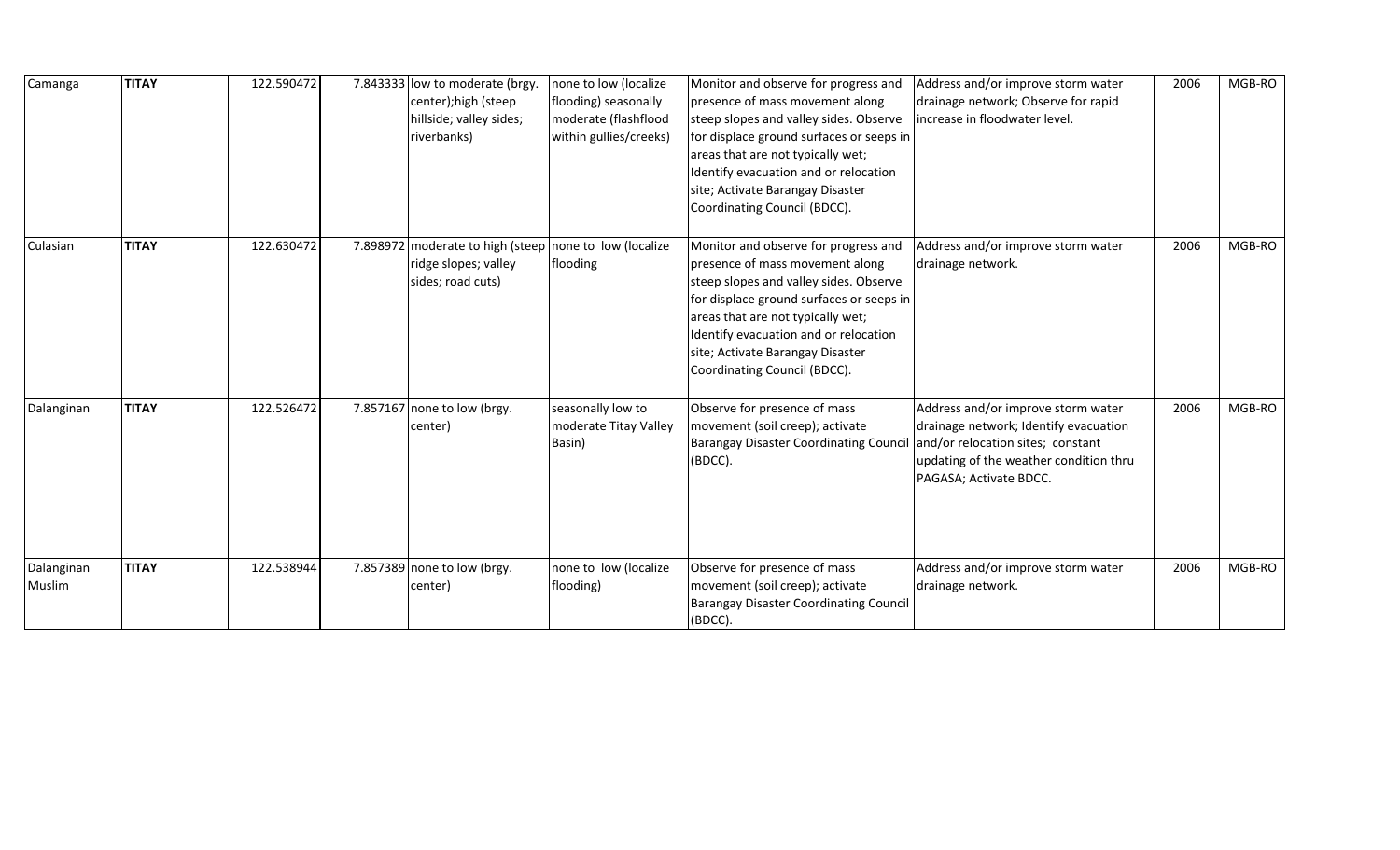| Dalisay                   | <b>TITAY</b> | 122.459556 | 7.823222 none to low (brgy.<br>center)                                                                                                                      | low to moderate Titay<br>Valley Basin)                                           | Observe for presence of mass<br>movement (soil creep); activate<br><b>Barangay Disaster Coordinating Council</b><br>(BDCC).                                                                                                                                                                                     | Address and/or improve storm water<br>drainage network; Identify evacuation<br>and/or relocation sites; constant<br>updating of the weather condition thru<br>PAGASA; Activate BDCC.                                                                                                               | 2006 | MGB-RO |
|---------------------------|--------------|------------|-------------------------------------------------------------------------------------------------------------------------------------------------------------|----------------------------------------------------------------------------------|-----------------------------------------------------------------------------------------------------------------------------------------------------------------------------------------------------------------------------------------------------------------------------------------------------------------|----------------------------------------------------------------------------------------------------------------------------------------------------------------------------------------------------------------------------------------------------------------------------------------------------|------|--------|
| Gomotoc                   | <b>TITAY</b> | 122.623278 | 7.864444 moderate                                                                                                                                           | none to low (localize<br>flooding; minor<br>flashflood within<br>gullies/creeks) | Monitor and observe for progress and<br>presence of mass movement along<br>steep slopes and valley sides. Observe<br>for displace ground surfaces or seeps in<br>areas that are not typically wet;<br>Identify evacuation and or relocation<br>site; Activate Barangay Disaster<br>Coordinating Council (BDCC). | Address and/or improve storm water<br>drainage network.                                                                                                                                                                                                                                            | 2006 | MGB-RO |
| Imelda (Upper<br>Camanga) | <b>TITAY</b> | 122.586083 | 7.871139 moderate to high (steep   moderate (flashflood<br>ridge slopes and valley<br>sides);                                                               | within creeks near the<br>brgy.center)                                           | Monitor and observe for progress and<br>presence of mass movement along<br>steep slopes and valley sides. Observe<br>for displace ground surfaces or seeps in<br>areas that are not typically wet;<br>Identify evacuation and or relocation<br>site; Activate Barangay Disaster<br>Coordinating Council (BDCC). | Address and/or improve storm water<br>drainage network; Identify evacuation<br>and/or relocation sites for settlers near<br>the shallow creek channels; Observe for<br>rapid increase/decrease in floodwater<br>level; constant updating of the weather<br>condition thru PAGASA; Activate BDCC.   | 2006 | MGB-RO |
| Kipit                     | <b>TITAY</b> | 122.405444 | 7.806306 none to low (valley<br>floor; brgy. center);<br>moderate to high (steep   floodplain of Quipit<br>ridge slopes valley sides; River)<br>riverbanks) | seasonally low to<br>moderate (valley floor;                                     | Monitor and observe for progress and<br>presence of mass movement along<br>steep slopes and valley sides. Observe<br>for displace ground surfaces or seeps in<br>areas that are not typically wet;<br>Identify evacuation and or relocation<br>site; Activate Barangay Disaster<br>Coordinating Council (BDCC). | Address and/or improve storm water<br>drainage network; Identify evacuation<br>and/or relocation sites for settlers within<br>the floodplain near Quipit River; Observe<br>for rapid increase/decrease in floodwater;<br>constant updating of the weather<br>condition thru PAGASA; Activate BDCC. | 2006 | MGB-RO |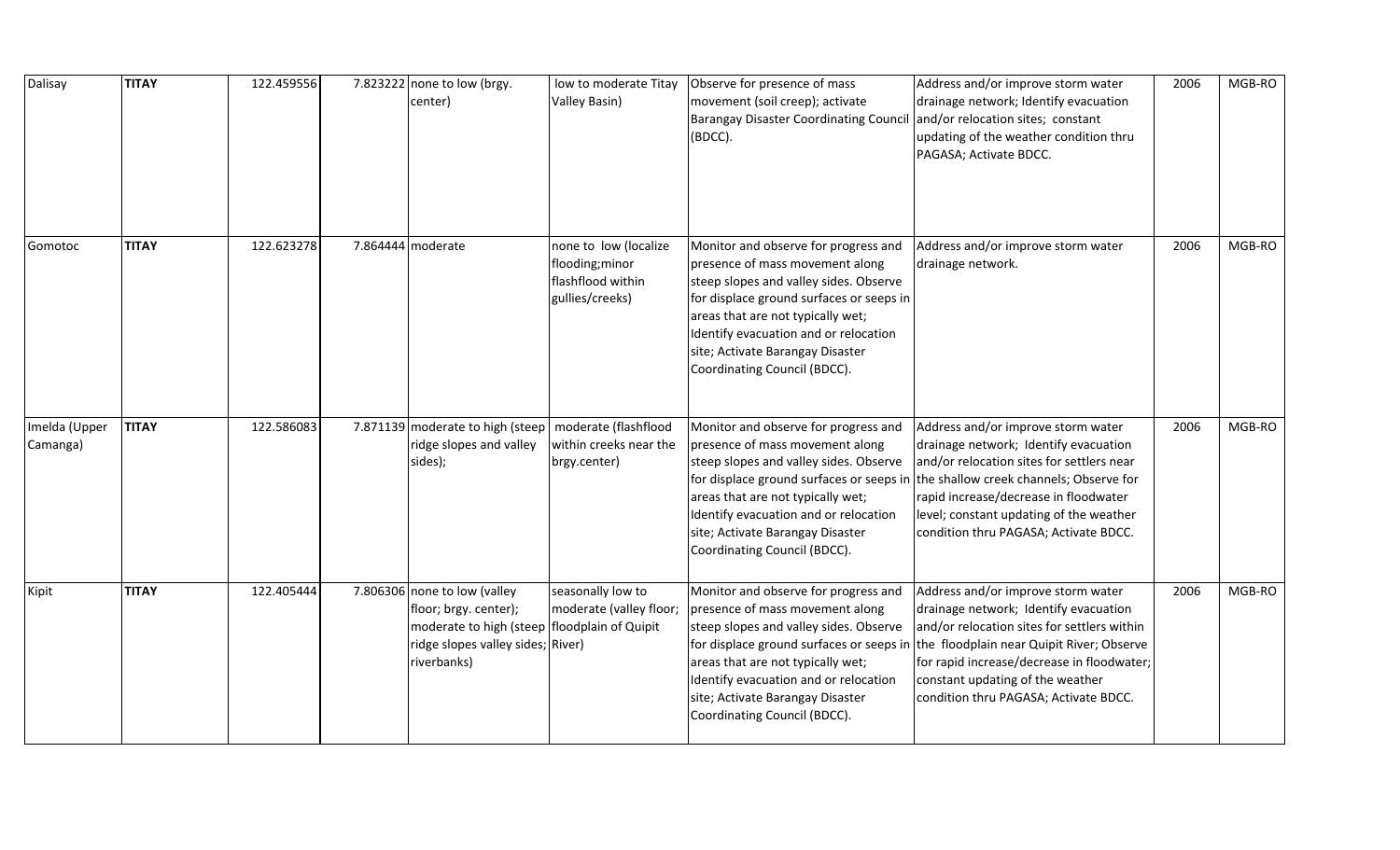| Kitabog     | <b>TITAY</b> | 122.580028 | 7.847972 low to moderate                                                             | low to<br>moderate(flashflood<br>within creeks)            | Observe for and/or monitor for<br>presence of mass movement (soil<br>creep); Activate Barangay Disaster<br>Coordinating Council (BDCC). | Address and/or improve storm water<br>drainage network; Observe for rapid<br>increase in floodwater level. | 2006 | MGB-RO |
|-------------|--------------|------------|--------------------------------------------------------------------------------------|------------------------------------------------------------|-----------------------------------------------------------------------------------------------------------------------------------------|------------------------------------------------------------------------------------------------------------|------|--------|
| La Libertad | <b>TITAY</b> | 122.557611 | 7.825278 low to moderate                                                             | low to<br>moderate(flashflood<br>within creeks)            | Observe for and/or monitor for<br>presence of mass movement (soil<br>creep); Activate Barangay Disaster<br>Coordinating Council (BDCC). | Address and/or improve storm water<br>drainage network; Observe for rapid<br>increase in floodwater level. | 2006 | MGB-RO |
| Longilog    | <b>TITAY</b> | 122.530500 | 7.812167 low to moderate                                                             | seasonally low to<br>moderate(flashflood<br>within creeks) | Observe for and/or monitor for<br>presence of mass movement (soil<br>creep); Activate Barangay Disaster<br>Coordinating Council (BDCC). | Address and/or improve storm water<br>drainage network; Observe for rapid<br>increase in floodwater level. | 2006 | MGB-RO |
| Mabini      | <b>TITAY</b> | 122.555361 | 7.845639 none to low (brgy.<br>center); moderate<br>(sloping ground; gully<br>sides) | none to seasonally low<br>(localize flooding)              | Observe for and/or monitor for<br>presence of mass movement (soil<br>creep); Activate Barangay Disaster<br>Coordinating Council (BDCC). | Address and/or improve storm water<br>drainage network.                                                    | 2006 | MGB-RO |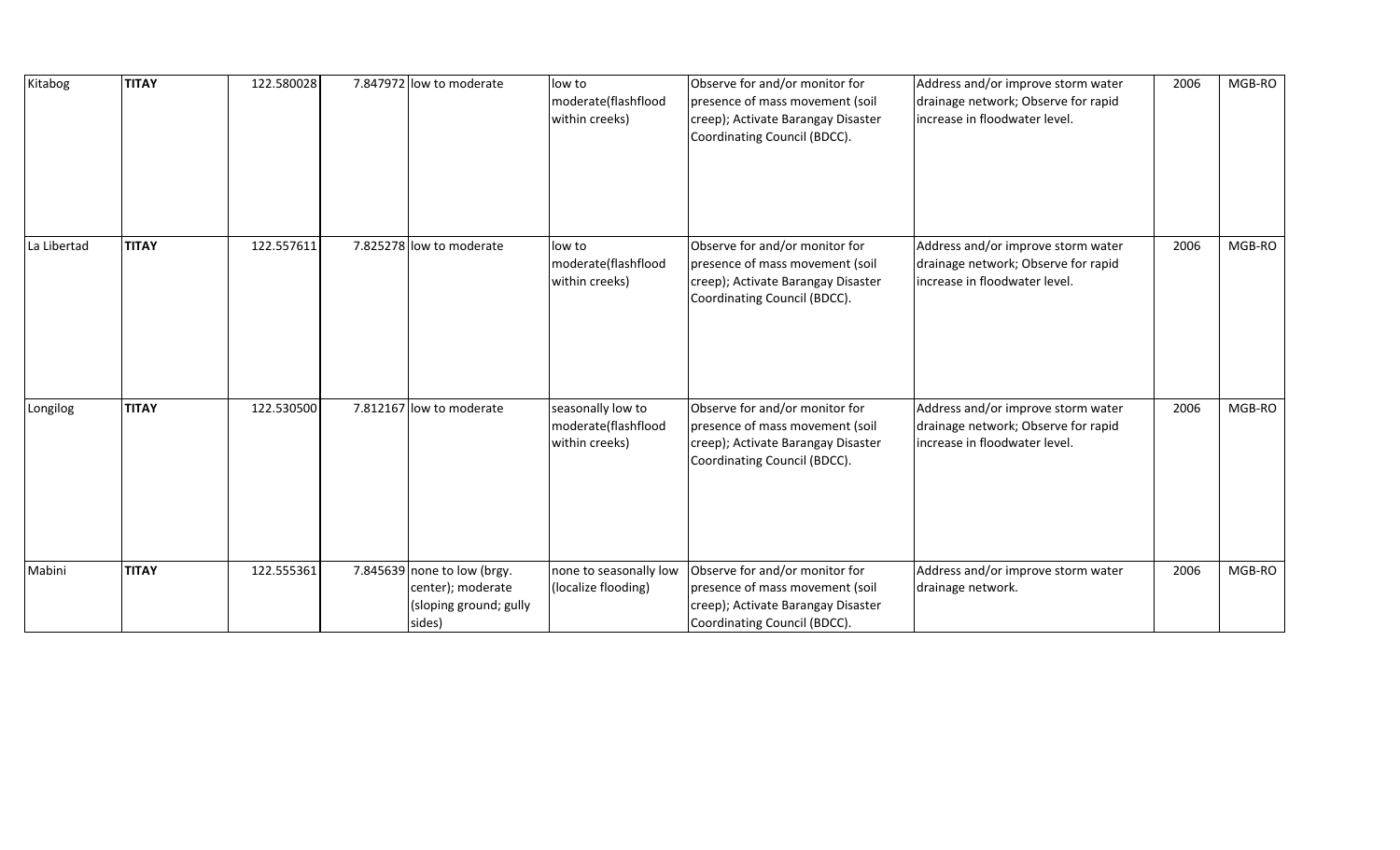| Malagandis | <b>TITAY</b> | 122.613500 | 7.881583 moderate to high (steep none to seasonally low<br>ridge slopes; valley<br>sides; road cuts) | (localize flooding; minor<br>flashflood within<br>gullies/creeks) | Monitor and observe for progress and<br>presence of mass movement along<br>steep slopes and valley sides. Observe<br>for displace ground surfaces or seeps in<br>areas that are not typically wet;<br>Identify evacuation and or relocation<br>site; Activate Barangay Disaster<br>Coordinating Council (BDCC). | Address and/or improve storm water<br>drainage network; Observe for increase in<br>floodwater level.                                                                                                                                                        | 2006 | MGB-RO |
|------------|--------------|------------|------------------------------------------------------------------------------------------------------|-------------------------------------------------------------------|-----------------------------------------------------------------------------------------------------------------------------------------------------------------------------------------------------------------------------------------------------------------------------------------------------------------|-------------------------------------------------------------------------------------------------------------------------------------------------------------------------------------------------------------------------------------------------------------|------|--------|
| Mate       | <b>TITAY</b> | 122.546167 | 7.810694 low to moderate                                                                             | low to<br>moderate(flashflood<br>within creeks)                   | Observe for and/or monitor for<br>presence of mass movement (soil<br>creep); Activate Barangay Disaster<br>Coordinating Council (BDCC).                                                                                                                                                                         | Address and/or improve storm water<br>drainage network; Observe for rapid<br>increase in floodwater level.                                                                                                                                                  | 2006 | MGB-RO |
| Moalboal   | <b>TITAY</b> | 122.571250 | 7.822722 low to moderate                                                                             | low to<br>moderate(flashflood<br>within creeks)                   | Observe for and/or monitor for<br>presence of mass movement (soil<br>creep); Activate Barangay Disaster<br>Coordinating Council (BDCC).                                                                                                                                                                         | Address and/or improve storm water<br>drainage network; Observe for rapid<br>increase in floodwater level.                                                                                                                                                  | 2006 | MGB-RO |
| Namnama    | <b>TITAY</b> | 122.574278 | 7.894833 moderate to high (steep moderate to high (Titay<br>slopes); none (Titay<br>Valley)          | Valley                                                            | Monitor and observe for progress and<br>presence of mass movement along<br>steep slopes and valley sides. Observe<br>for displace ground surfaces or seeps in<br>areas that are not typically wet;<br>Identify evacuation and or relocation<br>site; Activate Barangay Disaster<br>Coordinating Council (BDCC). | Address and/or improve storm water<br>drainage network; Identify evacuation<br>and/or relocation sites for settlers;;<br>Observe for rapid increase/decrease in<br>floodwater; constant updating of the<br>weather condition thru PAGASA; Activate<br>BDCC. | 2006 | MGB-RO |
| New Canaan | <b>TITAY</b> | 122.659167 | 7.892028 moderate to high (steep none to low (localize<br>ridge slopes; valley<br>sides; road cuts)  | flooding                                                          | Monitor and observe for progress and<br>presence of mass movement along<br>steep slopes and valley sides. Observe<br>for displace ground surfaces or seeps in<br>areas that are not typically wet;<br>Identify evacuation and or relocation<br>site; Activate Barangay Disaster<br>Coordinating Council (BDCC). | Address and/or improve storm water<br>drainage network.                                                                                                                                                                                                     | 2006 | MGB-RO |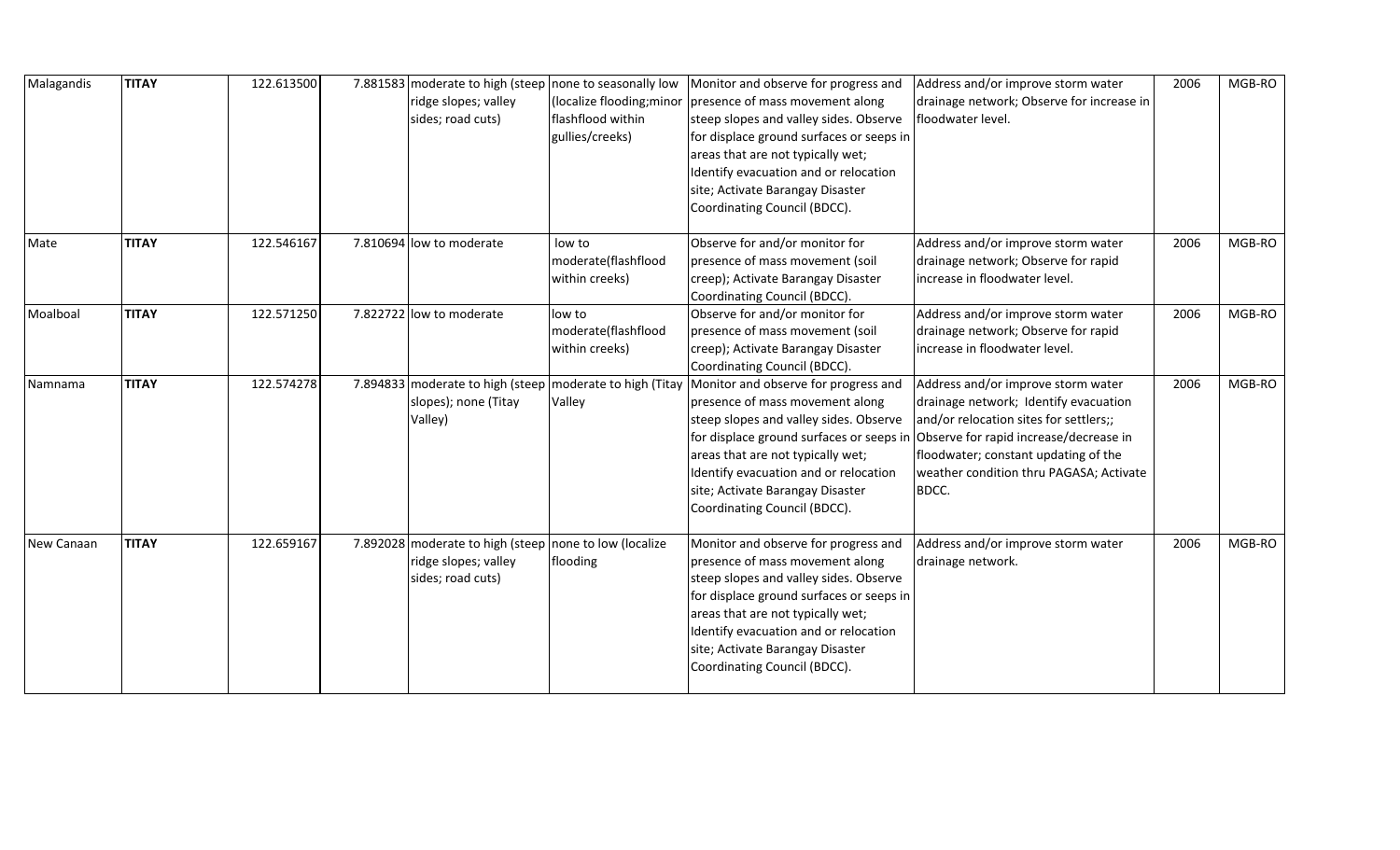| Palomoc              | <b>TITAY</b> | 122.590583 | 7.912417 moderate to high (steep   moderate to high (Titay<br>slopes); none (Titay<br>Valley)                                                | Valley                                          | Monitor and observe for progress and<br>presence of mass movement along<br>steep slopes and valley sides. Observe<br>for displace ground surfaces or seeps in<br>areas that are not typically wet;<br>Identify evacuation and or relocation<br>site; Activate Barangay Disaster                                 | Address and/or improve storm water<br>drainage network; Identify evacuation<br>and/or relocation sites for settlers;;<br>Observe for rapid increase/decrease in<br>floodwater; constant updating of the<br>weather condition thru PAGASA; Activate<br>BDCC.                                        | 2006 | MGB-RO |
|----------------------|--------------|------------|----------------------------------------------------------------------------------------------------------------------------------------------|-------------------------------------------------|-----------------------------------------------------------------------------------------------------------------------------------------------------------------------------------------------------------------------------------------------------------------------------------------------------------------|----------------------------------------------------------------------------------------------------------------------------------------------------------------------------------------------------------------------------------------------------------------------------------------------------|------|--------|
|                      |              |            |                                                                                                                                              |                                                 | Coordinating Council (BDCC).                                                                                                                                                                                                                                                                                    |                                                                                                                                                                                                                                                                                                    |      |        |
| Poblacion<br>(Titay) | <b>TITAY</b> | 122.559278 | 7.869111 none to low<br>(brgy.center);<br>moderate; (gully sides)                                                                            | none to low (localize<br>flooding)              | Observe for and/or monitor for<br>presence of mass movement (soil<br>creep); activate Barangay Disaster<br>Coordinating Council (BDCC).                                                                                                                                                                         | Address and/or improve storm water<br>drainage network.                                                                                                                                                                                                                                            | 2006 | MGB-RO |
| Poblacion<br>Muslim  | <b>TITAY</b> | 122.565694 | 7.861083 low to moderate                                                                                                                     | low to moderate<br>flashflood within<br>creeks) | Observe for and/or monitor for<br>presence of mass movement (soil<br>creep); Activate Barangay Disaster<br>Coordinating Council (BDCC).                                                                                                                                                                         | Address and/or improve storm water<br>drainage network; Observe for rapid<br>increase in floodwater level; Identify<br>evacuation and/or relocation sites.                                                                                                                                         | 2006 | MGB-RO |
| Pulidan              | <b>TITAY</b> | 122.433194 | 7.825722 low ( brgy. center);<br>moderate to high (steep (flashflood with<br>ridge slopes valley sides; creeks/tributaries of<br>riverbanks) | low to moderate<br>Quipit River)                | Monitor and observe for progress and<br>presence of mass movement along<br>steep slopes and valley sides. Observe<br>for displace ground surfaces or seeps in<br>areas that are not typically wet;<br>Identify evacuation and or relocation<br>site; Activate Barangay Disaster<br>Coordinating Council (BDCC). | Address and/or improve storm water<br>drainage network; Identify evacuation<br>and/or relocation sites for settlers within<br>the floodplain near Quipit River; Observe<br>for rapid increase/decrease in floodwater;<br>constant updating of the weather<br>condition thru PAGASA; Activate BDCC. | 2006 | MGB-RO |
| San Antonio          | <b>TITAY</b> | 122.485750 | 7.830833 none to low (brgy.<br>center; ); moderate<br>(steep slopes)                                                                         | none to low (localize<br>flooding)              | Observe for and/or monitor for<br>presence of mass movement (soil<br>creep); activate Barangay Disaster<br>Coordinating Council (BDCC).                                                                                                                                                                         | Address and/or improve storm water<br>drainage network.                                                                                                                                                                                                                                            | 2006 | MGB-RO |